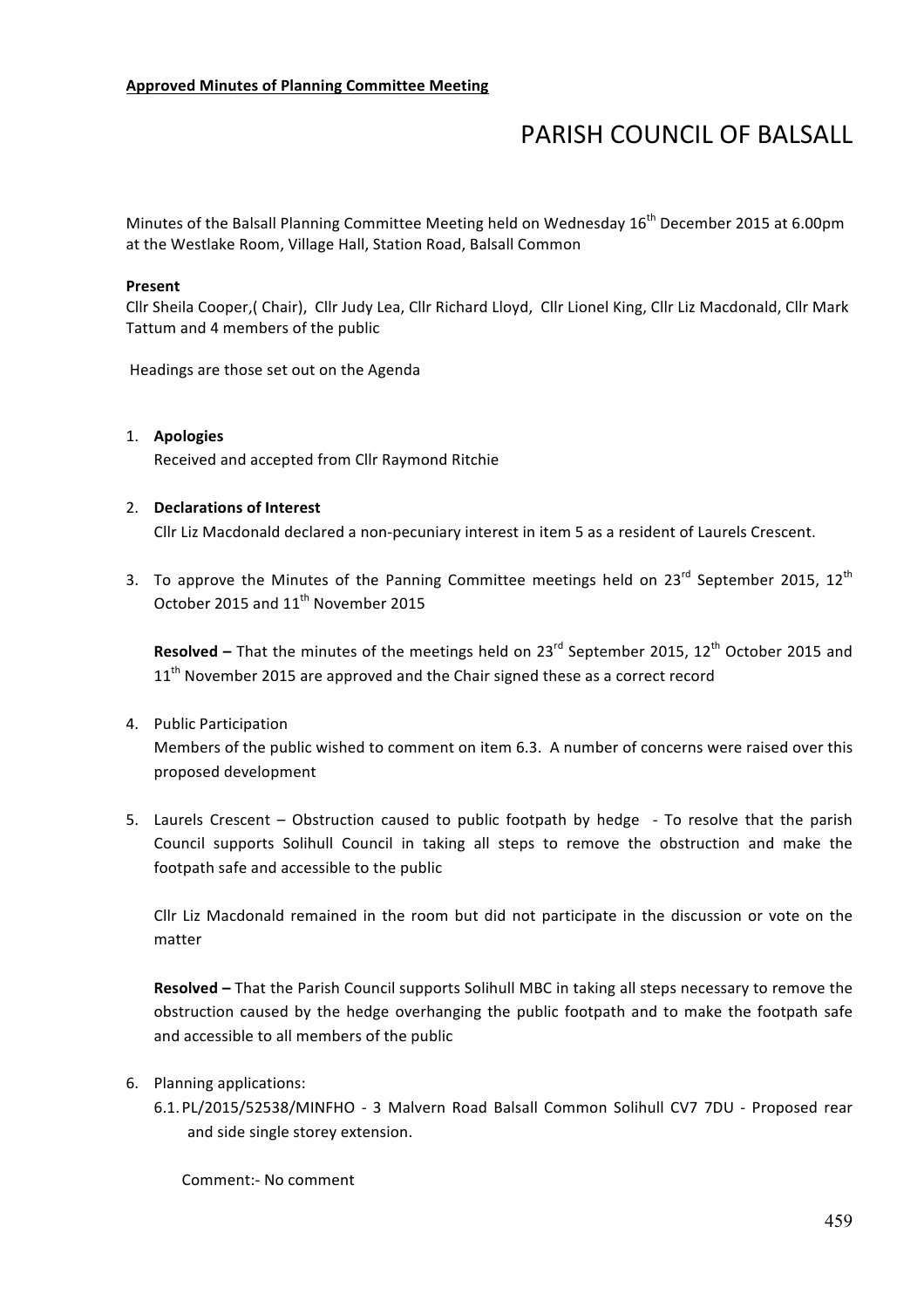6.2. PL/2015/52467/MINFHO - 17 Greenfield Avenue Balsall Common Solihull CV7 7UG - Remodel existing property including increase in ridge height, hip to gable roof alteration, 2no. dormer windows, two-storey front extension and detached garage.

Comment:- Object on the grounds of over intensive development. The proposed development is out of character for this area and neighbourhood. We would question whether the development meets the house extension guidelines. The property would be substantially larger and out of place to the surrounding properties and neighbourhood in general. It would also detract from the street scene and not fit well with the surrounding properties.

6.3. PL/2015/52179/PPFL - 7 Tudor Close Balsall Common Solihull CV7 7PU - Erect detached 2 No. bedroom dormer bungalow.

Comment:- Object on the following grounds:-

- The proposed development conflicts with planning policy and guidance.
- Consideration must also be given to previous applications and comments submitted by the Parish Council. The history of the application and decisions is also a material consideration. Notably, a larger dwelling on this site has been refused as impacting on the amenity of the neighbours. Consideration must also be given to the development to the main residence.
- The proposed development is harmful to the character of the area and urban grain of the area. It detracts from the character and appearance of the area.
- The proposed development will cause harm to the amenity of the occupiers of all neighbouring properties
- The proposed development is over intensive and the proposed dwelling is too large in context of the new extension to the existing large dwelling already on the site.
- There is insufficient/inadequate parking and a lack of rear open space.
- The proposed development will impact negatively on the living amenity and wellbeing of residents in Tudor Close and Station Road
- The proposed development patently fails to meet the requirements of the Solihull LDF.
- 6.4. PL/2015/52630/MINFHO 20 Balsall Street East Balsall Common Solihull CV7 7FR Two-storey front and rear extensions, single storey rear extension, dormer window and roof alterations

Comment: No comment

6.5. PL/2015/52765/TPO - 20 Speedwell Drive Balsall Common Solihull CV7 7AU - Crown reduction of 1 No. ash tree (T1) by approximately 25-30% to the point it was previously reduced.

Comment:- Leave to tree officer

7. Sites 22 and 23 Kenilworth Road – Update from Clerk